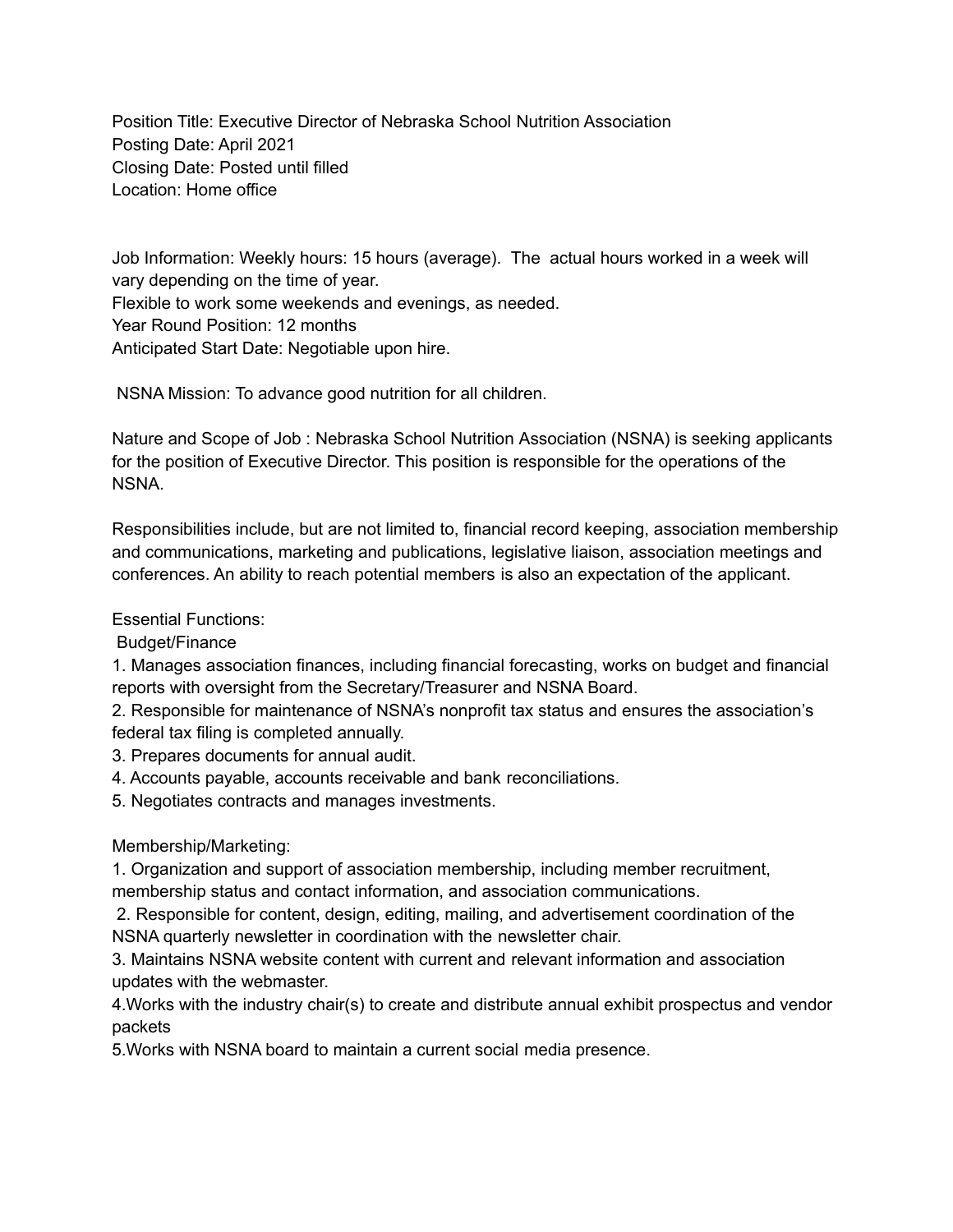## Conferences & Workshops

Manages planning and execution of logistics for all association conferences and workshops, coordinating responsibilities with conference committee chairs.

## Board Meetings

1. Makes all arrangements for NSNA board meetings including preparing materials, meals and meeting rooms.

2. Serves on the NSNA board and executive team as a non-voting member.

Public Policy & Legislation

1. Participate in and keep informed on NSNA legislation interests coordinating with NSNA's Public Policy and Legislation group, lobbyist and other key positions involved in legislation relevant to child nutrition.

2. Help coordinate Day on the Hill in Lincoln and Washington DC.

3. May be requested to testify on legislation relating to child nutrition or other closely related interest or allied groups.

## Qualifications

1. Degree preferred, or equivalent work experience.

2 Experience coordinating events and exhibits preferred.

- 3. Experience developing and managing budgets, and financial reports.
- 4. Willingness to learn about the issues and trends that pertain to Child Nutrition.
- 5. Strong consensus building skills; the ability to be open, transparent, collaborative and

collegial, but also appropriately decisive as needed to meet association goals.

6. Relationship building skills to work effectively with many different professionals both within the NSNA association as well as with external organizations and the public.

7. Demonstrated experience and skills in current technology including computer technologies for planning, budgeting, scheduling, word processing, document layout and design, financial recordkeeping, and other organizational activities.

8. Demonstrated ability to effectively plan, schedule, and use resources; reach logical conclusions and make high quality decisions involving others appropriately in the decision-making processes; and take action and accept responsibility for actions and consequences.

9. Demonstrated ability to communicate effectively in written and oral form, using language that is appropriate to the person or group.

10. Demonstrates a high degree of professional ethics and integrity to create and maintain trust and credibility. Must be bondable.

11. Requires use of a personal vehicle. Valid driver's license and use of personal vehicle required.